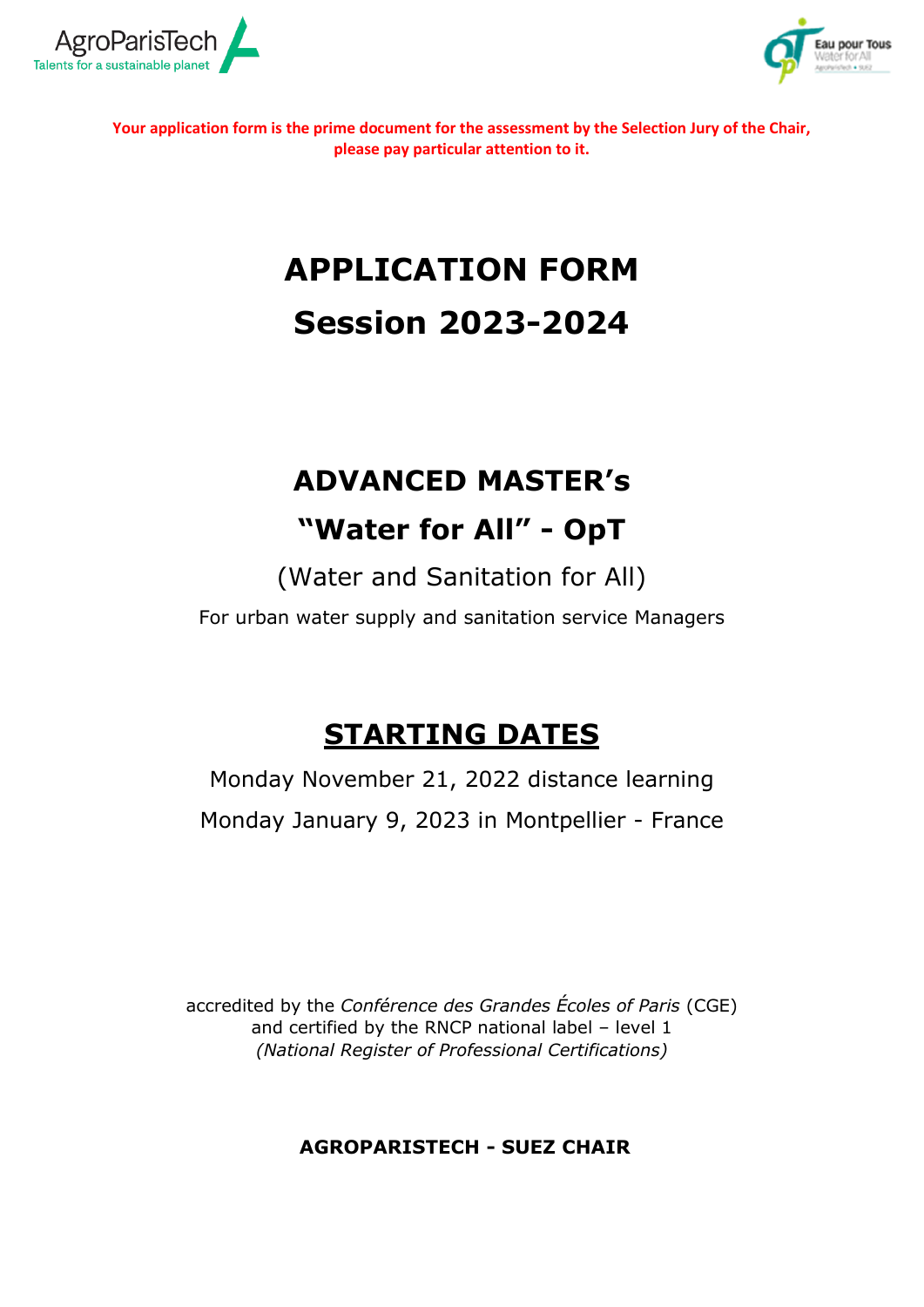| <b>APPLICANT</b>                     | Sir / Madam (please cross the inappropriate gender) |              |  |
|--------------------------------------|-----------------------------------------------------|--------------|--|
| SURNAME (as in passport):            |                                                     |              |  |
| First name <i>(as in passport)</i> : |                                                     |              |  |
| Date of birth:                       |                                                     | Nationality: |  |
|                                      | Personal address (including city and country):      |              |  |

| Landline:           | Mobile: |
|---------------------|---------|
| E-mail address(es): |         |
|                     |         |

## **COMPANY DIRECTOR**

| <b>SURNAME:</b> | Position: |
|-----------------|-----------|
|-----------------|-----------|

First name:

Landline: Mobile:

E-mail address:

| YOUR MENTOR <sup>1</sup> IN THE COMPANY |           |  |  |
|-----------------------------------------|-----------|--|--|
| <b>SURNAME:</b>                         | Position: |  |  |
| First name:                             |           |  |  |
| Landline:                               | Mobile:   |  |  |
| E-mail address:                         |           |  |  |
|                                         |           |  |  |

## **YOUR COMPANY**

NAME:

1

Full address:

 $1$ Definition: your mentor is an experienced person within your company, who has great qualities in supporting human resources in their development. He is more senior than you and with more experience and has the recognition of your MD and also confirmed and proven professional knowledge. He will be your referent person, not only during your training course but also when you return to your department or service. He will be in contact as well will AgroParisTech to assess your impact on society after your training period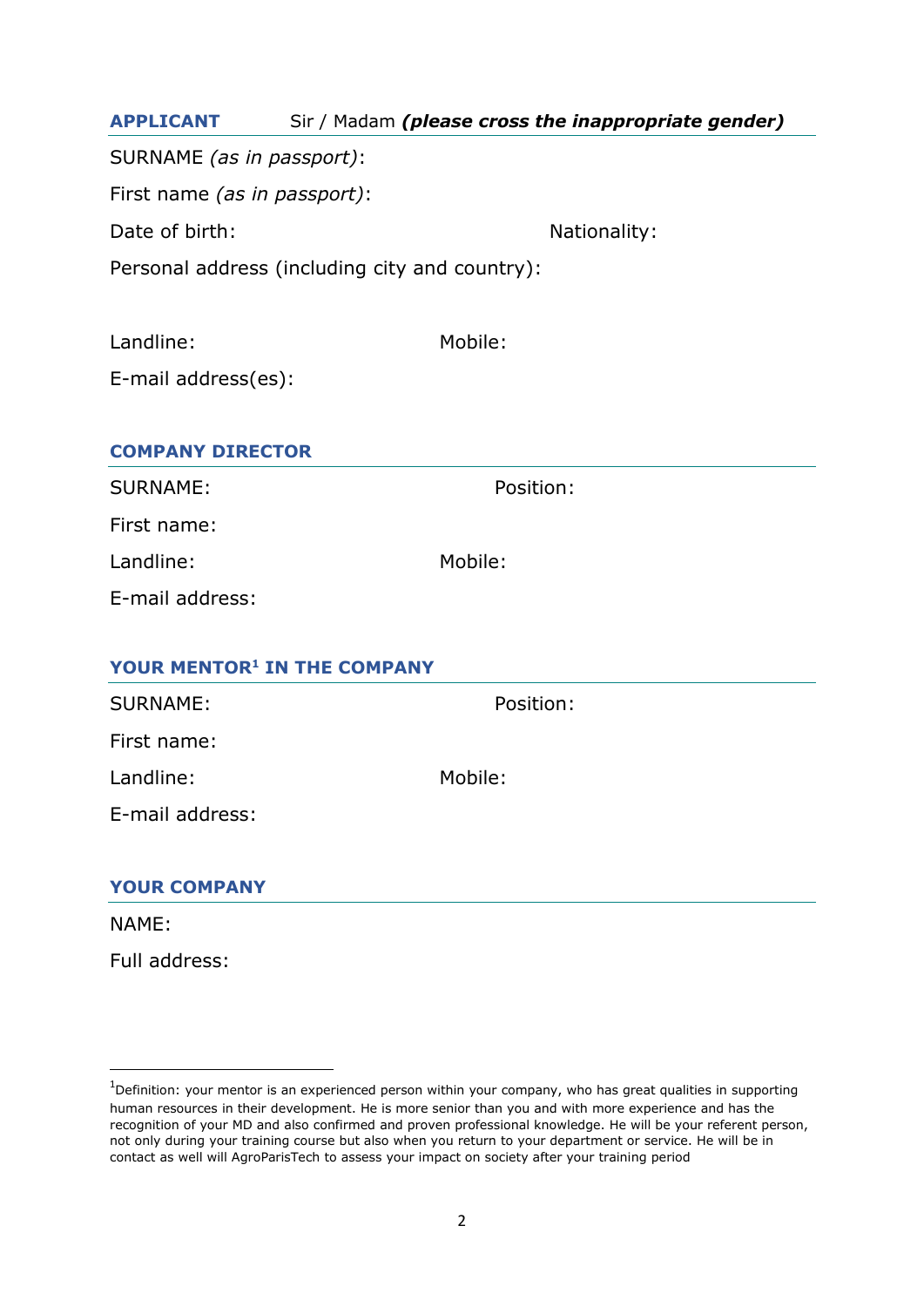## **PROFESSIONAL EXPERIENCE**

Current position:

Starting date of this position:

Department:

Global population of the districts/towns that you manage:

| <b>Direct supervisor:</b> |         |                  |
|---------------------------|---------|------------------|
| SURNAME:                  |         | First name $(s)$ |
| Position:                 |         |                  |
| Landline:                 | Mobile: |                  |
| E-mail address:           |         |                  |

Please describe your responsibilities and tasks, the number of staff under your responsibility, your current position in the organizational chart:

## **Previous positions**

| Period | Employer | City/Country | <b>Title and Position</b> |
|--------|----------|--------------|---------------------------|
|        |          |              |                           |
|        |          |              |                           |
|        |          |              |                           |
|        |          |              |                           |
|        |          |              |                           |
|        |          |              |                           |
|        |          |              |                           |
|        |          |              |                           |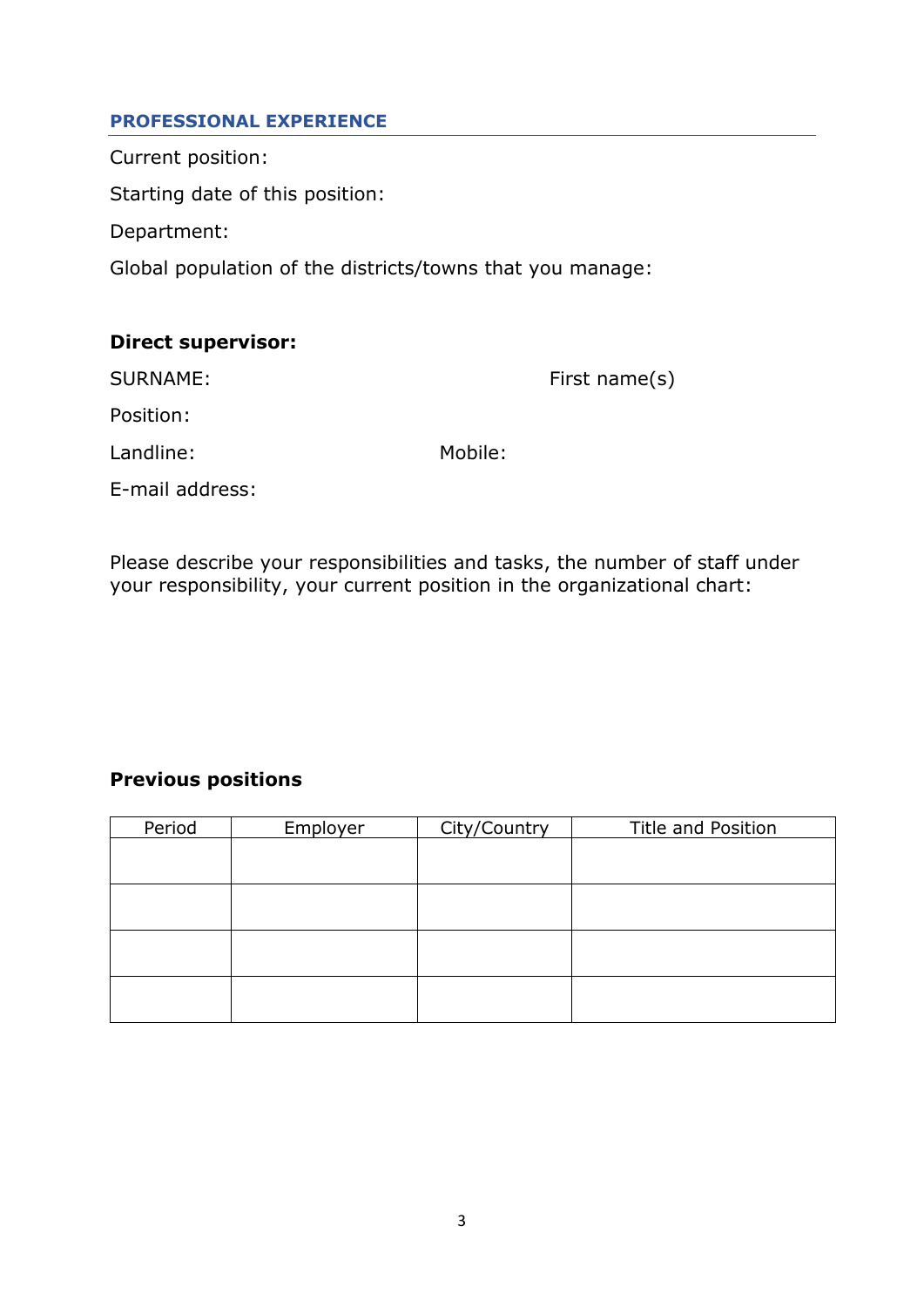## **EDUCATION and KNOWLEDGE**

#### *A-Levels or equivalent*

Date: School: School: School: School: School: School: School: School: School: School: School: School: School: School: School: School: School: School: School: School: School: School: School: School: School: School: School:

Specialty: City / Country:

## *Highest diploma*

Date: Level:

Name / Specialty:

Institution: City / Country:

#### *Other trainings and qualifications*

| Date | <b>Institution</b> | <b>Name and Specialty</b> |  |  |
|------|--------------------|---------------------------|--|--|
|      |                    |                           |  |  |
|      |                    |                           |  |  |
|      |                    |                           |  |  |

| <b>Knowledge of IT tools</b>            | <b>Beginner</b> | Intermediate | Advanced |
|-----------------------------------------|-----------------|--------------|----------|
| Word processor (MS Word or other)       |                 |              |          |
| Spreadsheet program (MS Excel or other) |                 |              |          |
| Multimedia programs                     |                 |              |          |

| Languages       | <b>Beginner</b> | Intermediate | Advanced | <b>Fluent</b> |
|-----------------|-----------------|--------------|----------|---------------|
| English         |                 |              |          |               |
| French          |                 |              |          |               |
| Other (precise) |                 |              |          |               |

## *Knowledge of France*

(Please indicate your stays in France: date, duration, object)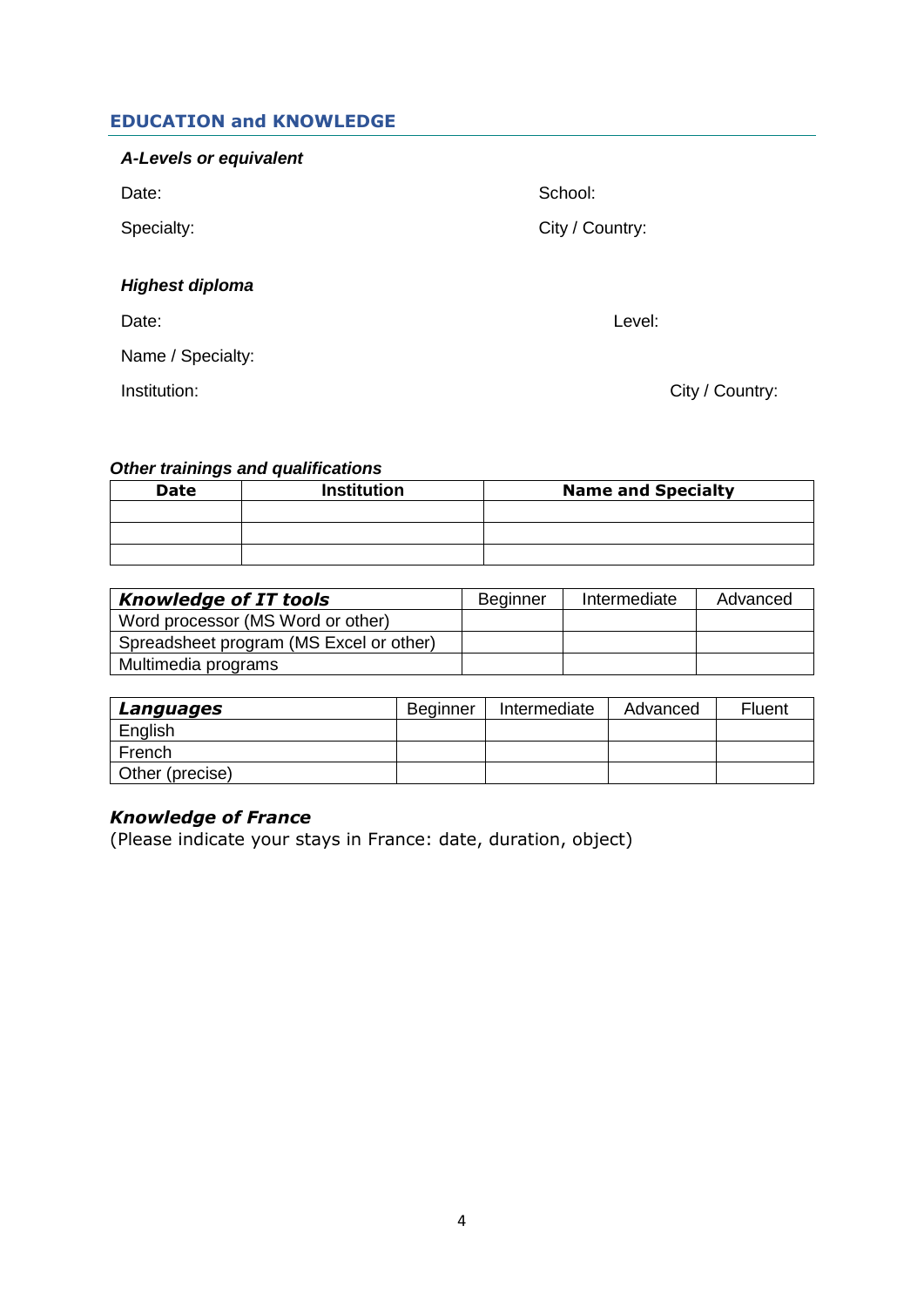#### **MOTIVATION**

#### *The Selection committee will pay particular attention to this part*

What are your professional and personal motivations to apply for the Executive Master's OpT program?

What is your career plan, short and long term?

How can this SPECIALIZED MASTER's contribute to fulfill your career plan?

## **DEVELOPMENT OF A STRATEGIC ACTION PLAN (250-500 words max)**

During the training program, each trainee works on the elaboration of a strategic action plan, aimed at improving the quality of the service provided to costumers in a specific urban area under the mandate of the utility. It can target a water supply service or a sanitation service. This work assignment is the core element of the training programme. It leads each trainee to methodically and logically apply the knowledge gained during the training to a real situation in his country.

This professional mission leads the trainee, with the support of the pedagogical staff, to adopt a process of analysis and preparation of action, grouping sources of information within the company, internal staff and external partners.

The development of the strategic action plan is split into three phases (Diagnostic → Strategy → Action plan). The trainee goes back to his company twice during the programme (2X 3 months)

#### **Mission purpose to be defined with your Direction:**

Service targeted for this professional mission:

City: Type of service: Activity perimeter of the service: Total population within the served area: Actual population served: Actual head Manager of the service: Is the company in charge of operations and maintenance the applicant's employer? If no, what is the name of the Operator? Further information useful to the description of the professional mission (objectives, details,etc….)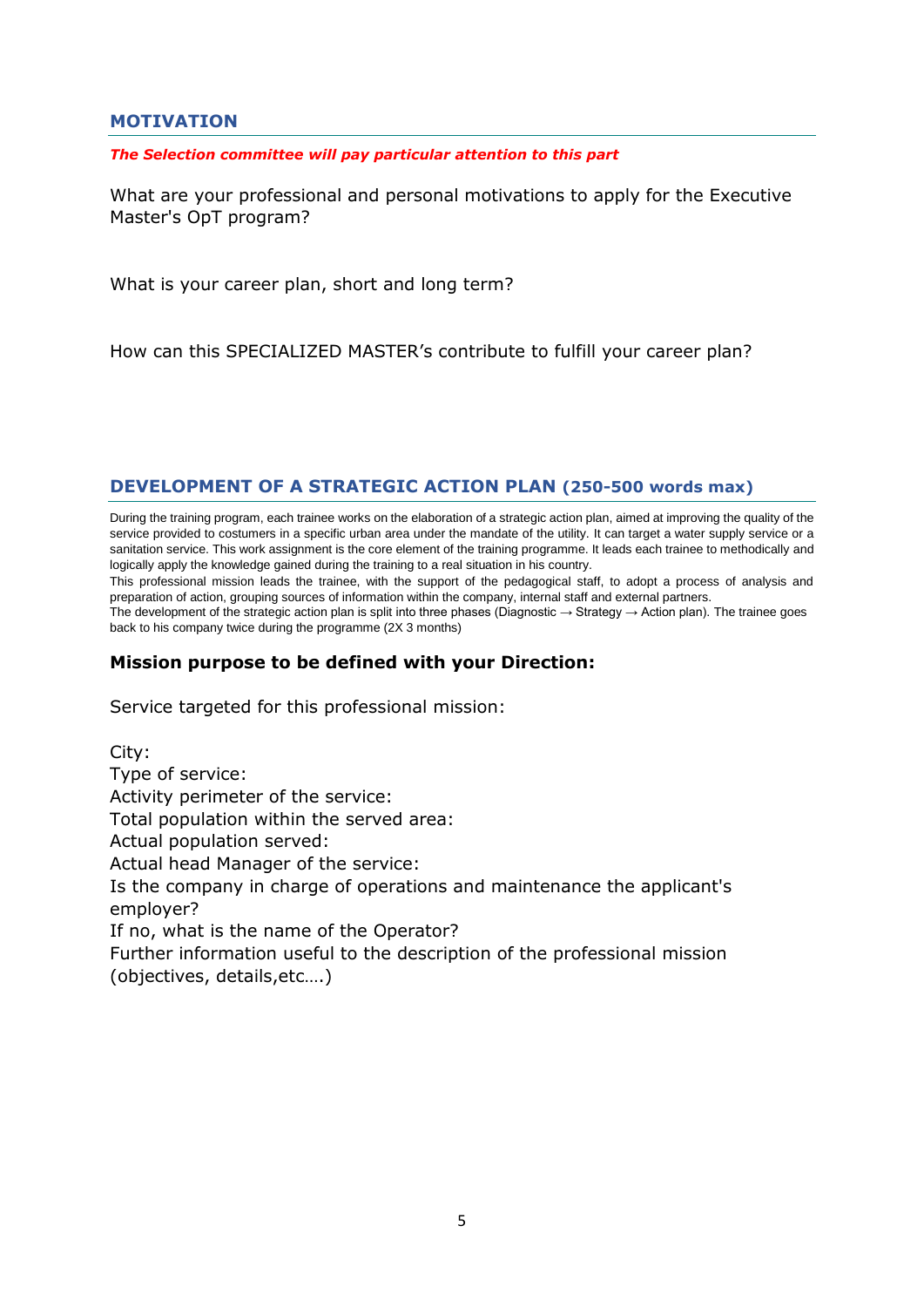## **AWARDING of full or partial STUDY GRANTS**

Grants will be awarded to the best candidates by the Agroparistech-SUEZ Chair and an official jury for the 2023-2024 session according to precise selection criteria:

- 1. Quality of the application form (including writing quality)
- 2. Level of support from your hierarchy
- 3. Level of responsibilities within your company
- 4. Quality and feasibility of your "strategic action plan" project

After receiving your form, if it is selected, you will have a phone or on-line interview and a jury will assess the results. This jury meets every one or two months.

## **The first eligible applicants have priority over subsequent applicants for an equivalent assessment of the level of application. Apply as soon as possible due to the limited number of scholarships and places available.**

## **UPCOMING CONTRIBUTION TO THE TRAINING PERIOD, FOR YOU on one hand AND YOUR GENERAL MANAGEMENT, HRD AND TRAINING DIRECTOR on the other hand**

**Upon approval of your application and potential admission** by our selection panel between March and October 2022, we will contact your MD, HRD and Training Director in order to:

- know their expectations in terms of your involvement in our management school

- strengthen the links between your company and us in an "ex-post follow-up of the MS OpT training": impact on your company, in your comfort zone and in other areas of influence at managerial level for you

## **About you:**

- with online tools, identify your personal talents and characteristics before you come in February 2023 (The results obtained will be strictly confidential and personal)

#### *The methodologies used before the start will be shared with your Mentor, your HR Manager and your Training Director*

Please fill in the following information:

a) Name and surname of your HRD

Email

Telephone